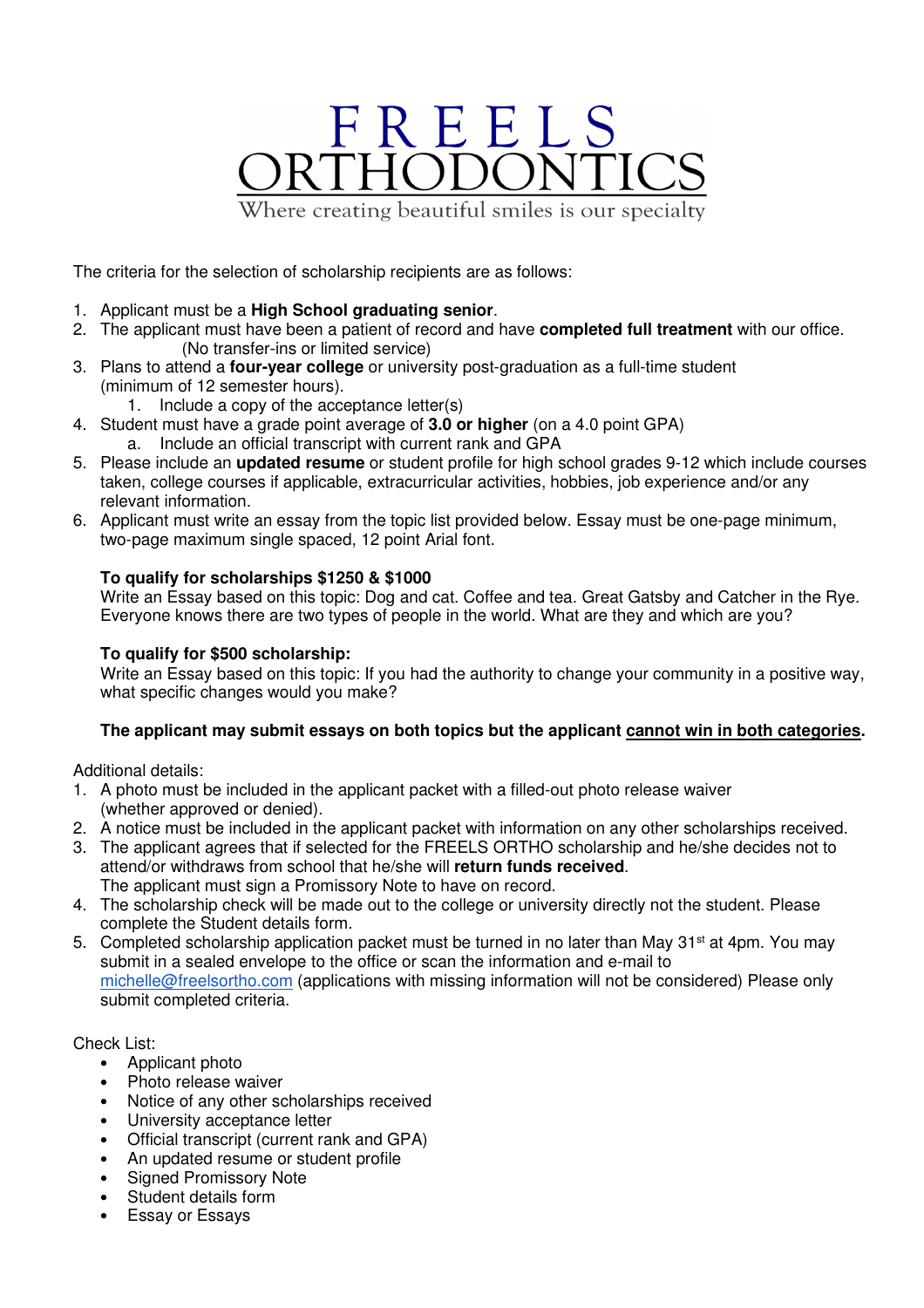# $\underset{\text{Where creating beautiful sniles is our specially}}{\underset{\text{DRTHODONTICS}}{\text{ORTHODONTICS}}}$

| Name:                                                      |  |
|------------------------------------------------------------|--|
|                                                            |  |
|                                                            |  |
| Student ID                                                 |  |
| or Account number: (to reference on the scholarship check) |  |
| Financial Department mailing address:                      |  |
|                                                            |  |
|                                                            |  |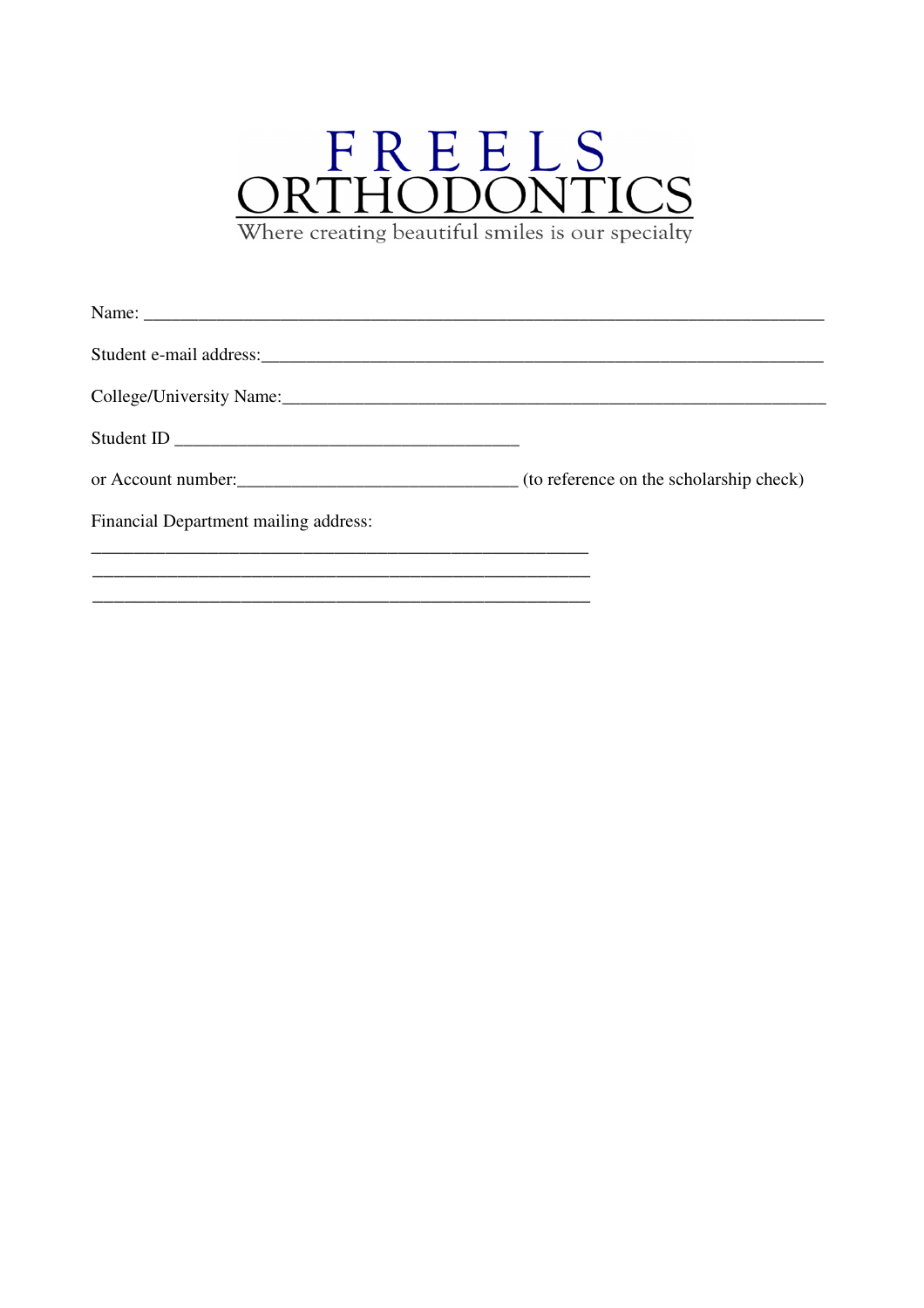Higgnu'Qtyj qf qpvkeu 3220 Buddy Owens Ave Suite 100 McAllen, TX 78504

DATE:

### PROMISSORY NOTE

For the Value Received, the Undersigned promises to pay to the order of Freels Orthodontics the 'quark over """"""""""qh'y g'uej qn:tuj k 'i kxgp'uj qwf 'y g'tecipient decide he/she will not attend or withdraws from college or university post-graduation.

FULL NAME:\_\_\_\_\_\_\_\_\_\_\_\_\_\_\_\_\_\_\_\_\_\_\_\_\_\_\_\_\_\_\_\_\_ SIGNATURE:\_\_\_\_\_\_\_\_\_\_\_\_\_\_\_\_\_\_\_\_\_\_\_\_\_\_\_\_

PARENT NAME:\_\_\_\_\_\_\_\_\_\_\_\_\_\_\_\_\_\_\_\_\_\_\_\_\_\_\_\_\_\_ SIGNATURE:\_\_\_\_\_\_\_\_\_\_\_\_\_\_\_\_\_\_\_\_\_\_\_\_\_\_\_\_